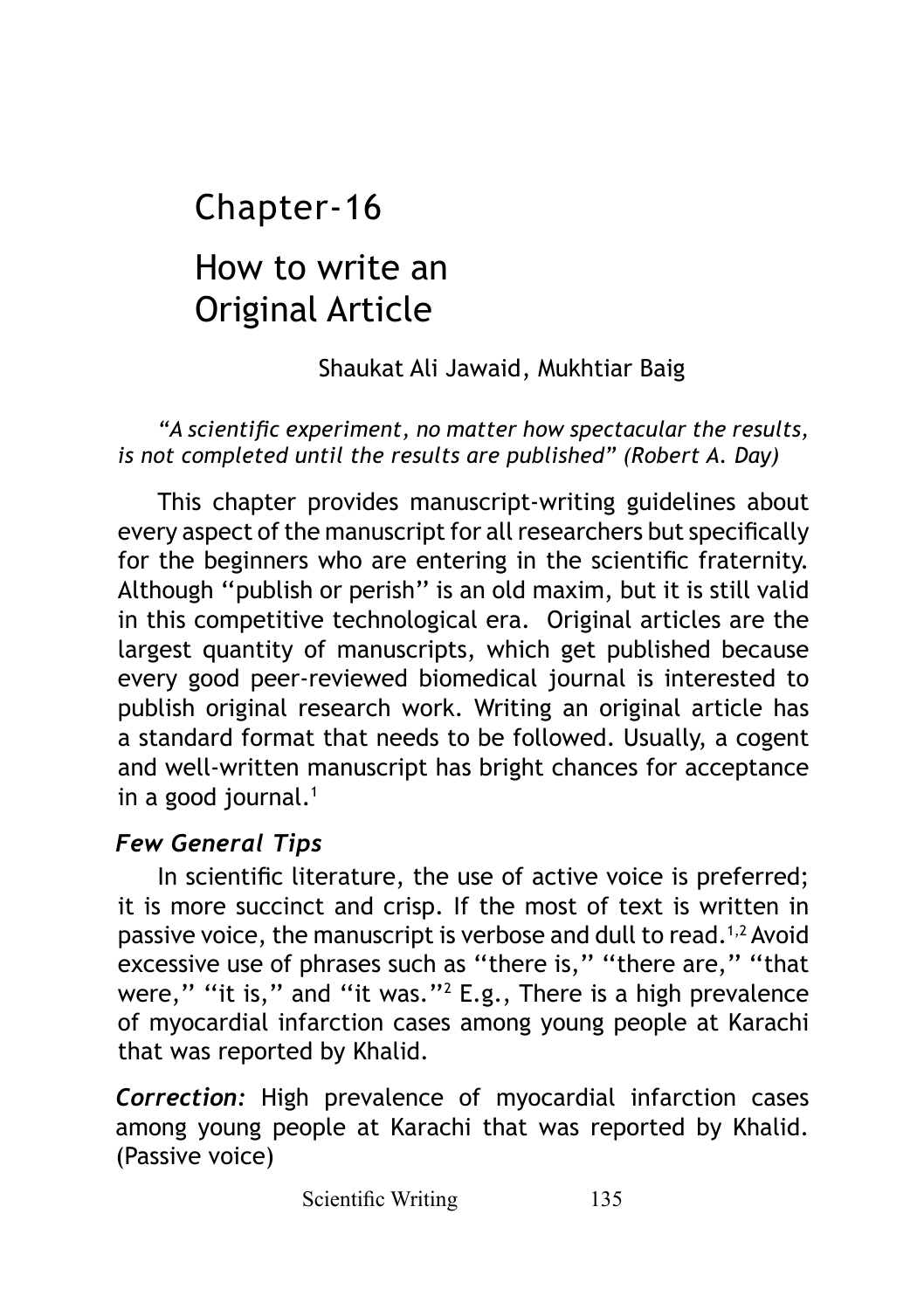*Better:* Khalid reported high prevalence of myocardial infarction cases among young people at Karachi. (Active voice)

Wenzel et al., (2016) suggested 3000 words are good enough to explain the most research. Thus, a manuscript that breaches the "worth the space" instruction indicates that the authors are overly captivated by their effort.3 For 3000 words article, 25-30 references are adequate.

Authors should avoid claiming priority like "Our study is the first one to ----------."3,4 It is possible that few studies because of their research design need to be designated "the first." Even then they should show the originality by describing how the study design differs from already published studies.4 E.g., Numerous literature available about the significance of pro-BNP in heart failure patients but ours was done on such patients who had mildly reduced ejection fraction (40-49%). Then describe why you have chosen such patients.

Always use an electronic spell-checker after completing the manuscript. Wrong spellings are a symbol of slackness, and considered a grave mistake and impair the overall impact of the manuscript.

Strictly follow the instructions for authors provided by the journal.

Always consult a statistician before the start of the study.

''Good writing is rewriting'' (Truman Capote). Read your manuscript like a reviewer at least twice after gaps of few days and moreover, get it checked by your senior colleague for clarity of the scientific content, the flow of language, grammar, and spelling.

#### *Essential Components*

The following are the essential components of an original article:

- 1. Abstract 2. Introduction 3. Methods 4. Results
- 5. Discussion

Scientific Writing 136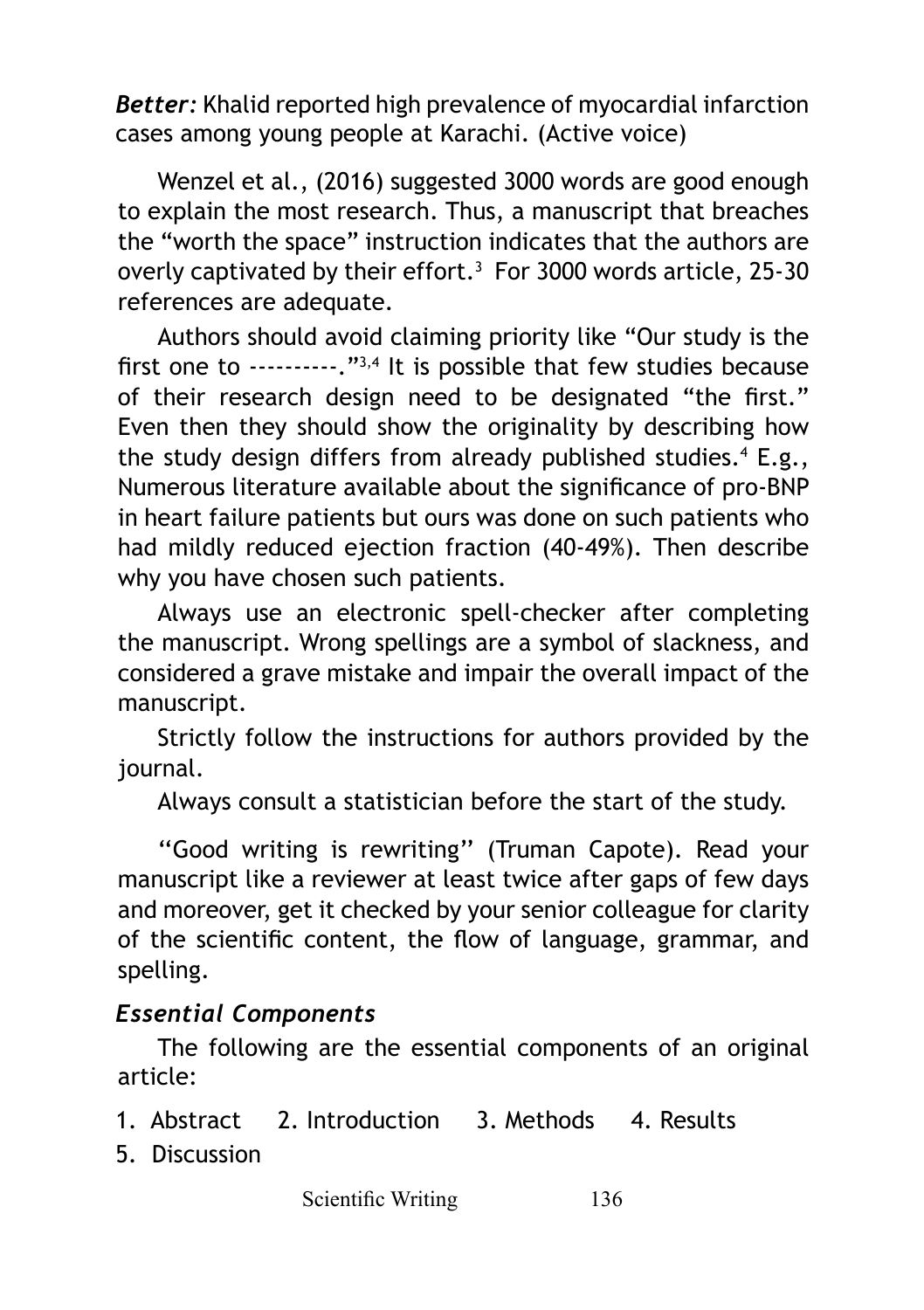Majority of the medical journals follow the "IMRAD" format, i.e., introduction, methods or methodology, results, and discussion.<sup>5</sup>

# *Organizing the manuscript*

While organizing the manuscript, one should simply answer the following few questions, and the manuscript will be ready.<sup>6</sup>

- **1. Why and what did you do? It will give you the objective of the study and introduction.**
- **2. How did you do? This will give you the details of methods or methodology.**
- **3. What did you find? It will provide you the results.**
- **4. What do your results mean and what is its relevance? This will provide you the material for discussion.**
- **5. What is the message? That is the conclusion.**

# **TITLE**

"The title of a paper is a label."7 The title of an article serves various purposes: Firstly, it is the introduction of the research. Secondly, it creates interest in readers mind and reader decides either to read abstract/full text or proceed. Thirdly, it supplies keywords to the indexing services and that help in retrieving that article.

A title should not be too short because it would be unable to communicate the real idea of the research to the reader. Generally, the short titles are non-specific and unfocused. Title length should be 150 characters.<sup>8</sup> Several journals mention the length of the title in terms of words or characters such as PLOS ONE allows maximum 250 characters. A good title should provide clear information about the focus of the study.

Titles play an imperative role in the citations and downloading of the article. Usually, the title of the study would be read by thousands of the people but only a few would read the research article. The title of the article attracts the readers' attention.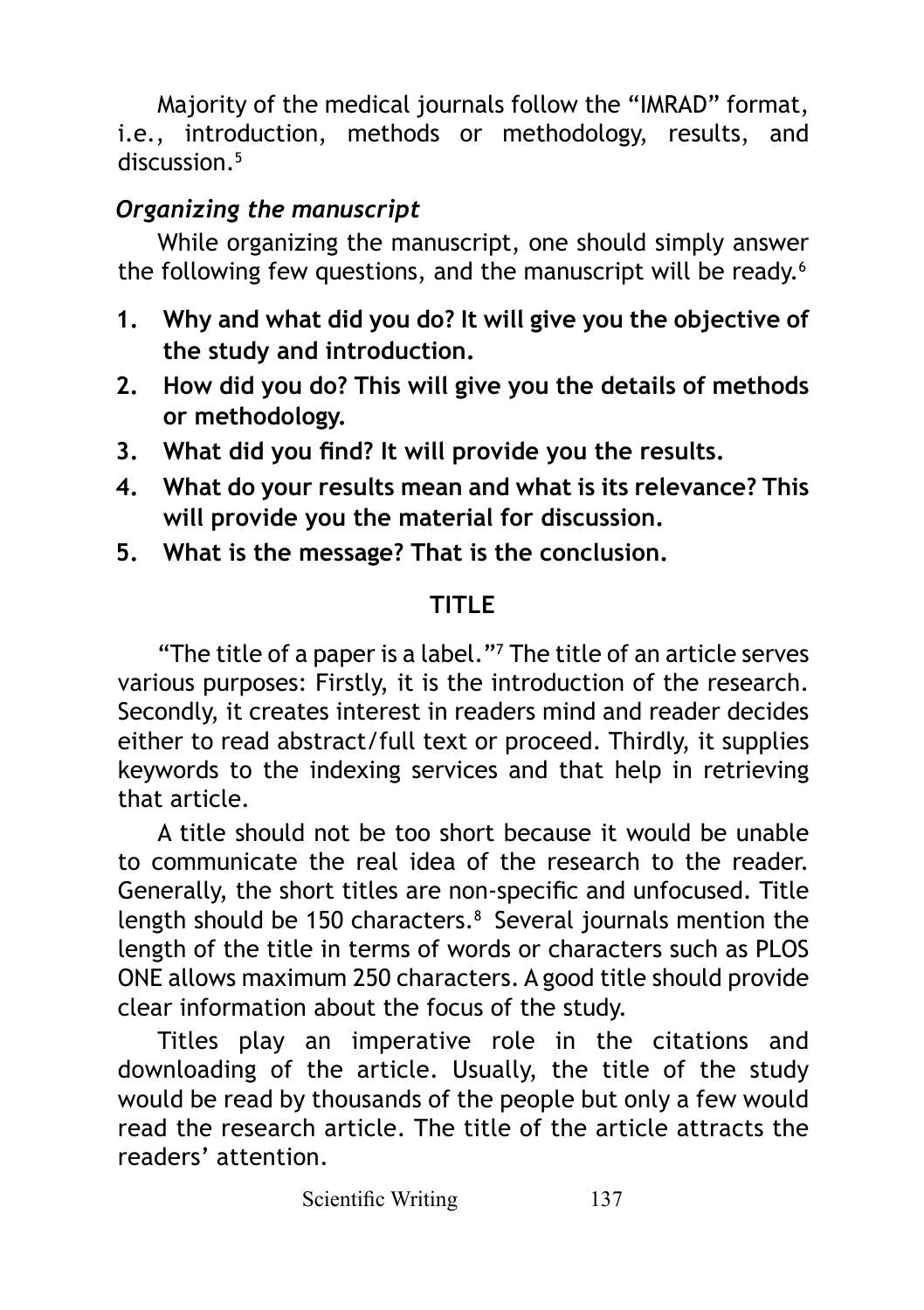## *Types of title*

Out of several types of the title, there are three broad types.

- 1. Declarative title.
- 2. Descriptive or neutral title.
- 3. Interrogative (question) titles.

Please, the check details of the title selection on a separate article "Choosing the Right Title and Keywords for the Scientific Article" at page no.125.

## **ABSTRACT**

*"The Abstract is an opening summary of the story, and the Title gives the story a name."<sup>9</sup>* The abstract provides a short description of each of the major segments of the manuscript.<sup>7</sup>

Commonly, the majority of the journals need a structured abstract along with a restricted number of words, extending from 150 to 300.<sup>8</sup> The instructions for authors are important to read about the word count of the abstract.

The content of an unstructured abstract is same like the structured abstract, but it is devoid of any organized subheadings such as objectives, methods, results, and conclusions. $8,10$ 

A good abstract should contain four parts.

- (a) *Objective/s:* state briefly the purpose of the study.
- (b) *Methodology:* describe concisely how the study was carried out.
- (c) *Results:* describe the gist of the outcomes.
- (d) *Conclusion/s:* describe the importance of main results.10

Avoid the abbreviations in the abstract; however, if it is indispensable then one need to explain it. The abstract should be able to stand alone in abstracting publications.<sup>4,11</sup> Abstract should be written in the past tense because it represents the work that has been done.<sup>5,7</sup> In manuscript writing, although the abstract appears at the beginning, actually it is the last part to be written  $12,13$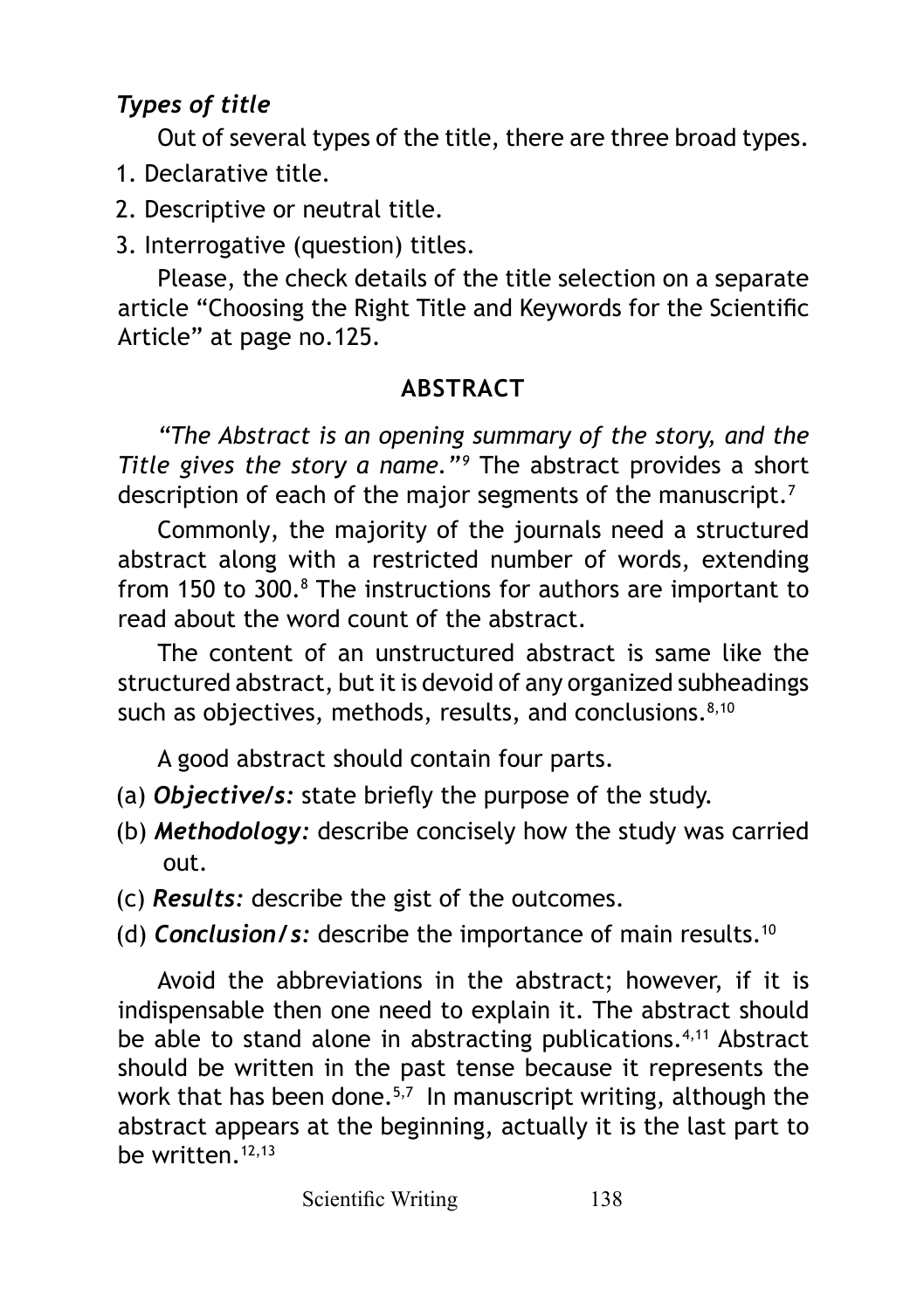*"The beginning is perhaps more difficult than anything else, but keep heart, it will turn out all right." (Vincent van Gogh).* 

The aim of the introduction should be to provide adequate contextual evidence to ensure the readers comprehend and appraise the present study outcomes without consulting to the earlier published literature on the subject.<sup>7</sup>

Introduction section should be concise and focused, including about three paragraphs in one page (double-spaced typed page).2,3 The first paragraph should describe **what is already known** by providing a concise background to create framework, significance, or nature of the problem. The second paragraph should explain **what is unknown** by describing the importance of the problem and undecided issues (gaps in the knowledge). The final paragraph should define **why the study was done** by giving the rationale, hypothesis, and main objective.<sup>2,8</sup>

Eslava-Schmalbach, et al. (2013) also stressed on the identification of the knowledge gap that the study is expected to cover.<sup>14</sup> It is recommended to write the considerable part of the introduction in the present tense and objective in the past tense $<sup>7</sup>$ </sup>

It is extremely important that one is able to select only relevant references and information after doing the proper literature search. Give latest and relevant references.<sup>3</sup> Generally, one-third of the total number of references should be given in the introduction part of the manuscript. One or two references to support a statement are good enough. Always prefer latest references pertaining to the last five years.

*Example:* "Whether Vitamin D will prevent osteoporosis?" Do not explain what osteoporosis and Vitamin D is? However, do add the prevalence figures, hospital admissions, the cost to the Nation, etc.

Journals do not ask for the word limit in the introduction. However, it is better to limit it to <10%–15% of the total word count of the manuscript.15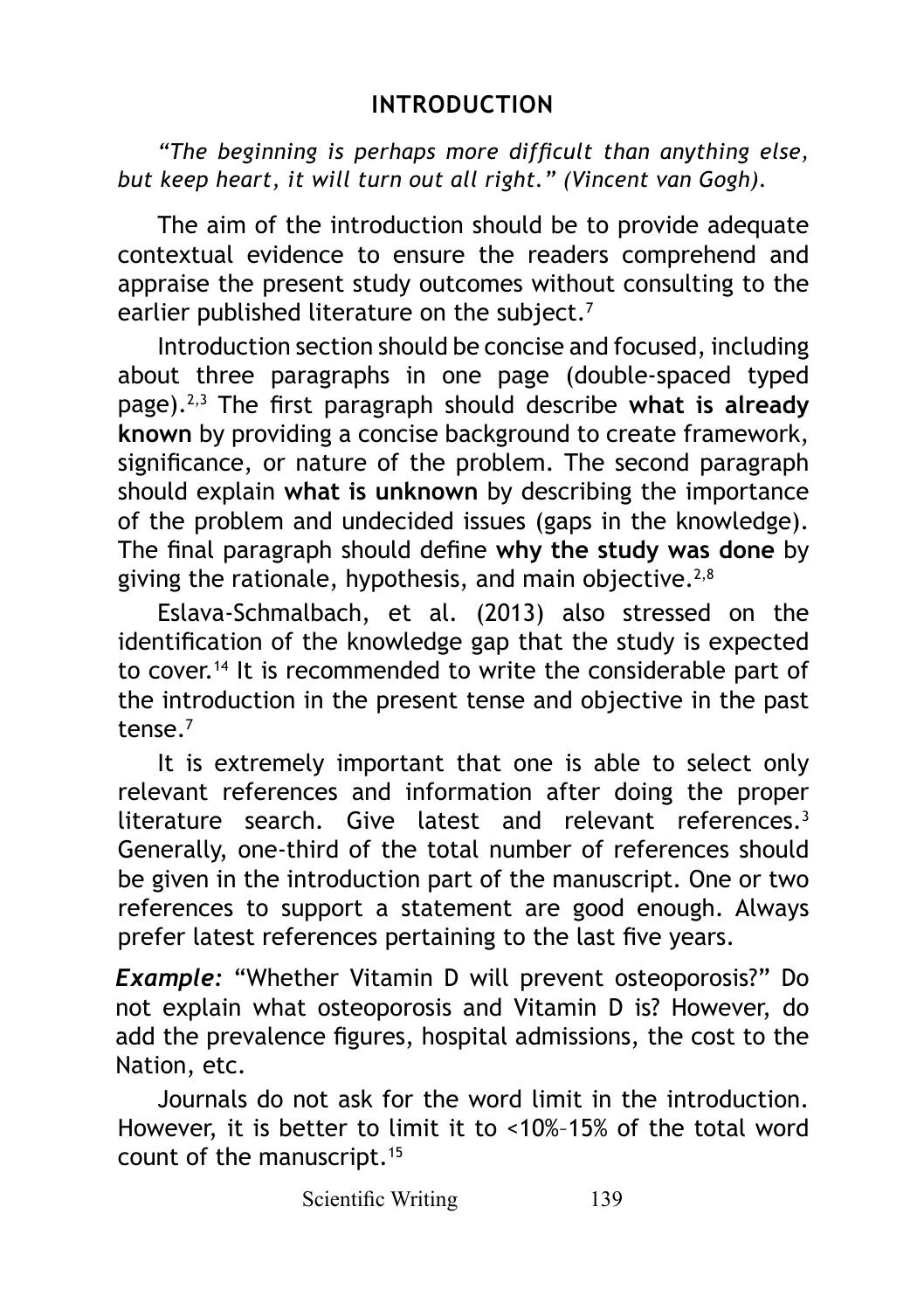#### **METHODS**

"The method of scientific investigation is nothing but the expression of the necessary mode of working of the human mind" (Thomas Henry Huxley). The section aims to provide the details of the experimental design of the study so that any researcher of the same field can replicate the experiment.<sup>5,7</sup> Most of the readers usually skip methodology section but it has prime importance and researcher must write this section very cautiously. If the results of the research are not reproducible then that "paper does not represent good science."<sup>7</sup>

Few journals need the material methods should be described in subheadings.

Previously, it always used to be written as Material and Methods. However, the correct version is that if the study is in patients, write Patients and Methods. If it is on healthy subjects, write Subjects and Methods but if it is on some laboratory material, then write Material and Methods. In order to simplify all this, the word methods or methodology is used these days, which covers everything and it also saves the authors from any confusion.

While writing this section, one has to answer the following important questions:

- 1. How was the study designed?
- 2. How was it carried out?
- 3. When and where the study was conducted?

#### *Materials*

There is need to write the precise technical description and amounts and source or technique of preparation. Try to use the chemical or generic names. Investigational microbes, animals, and plants should be described precisely. Give accurate details of the material used, exact drug dosage, form, i.e., liquid/tablet/ capsules, the exact form of treatment. In case the study is a complex one, it is advisable to add a flow diagram, which will be helpful.<sup>10</sup> If the study required preparation of some solution;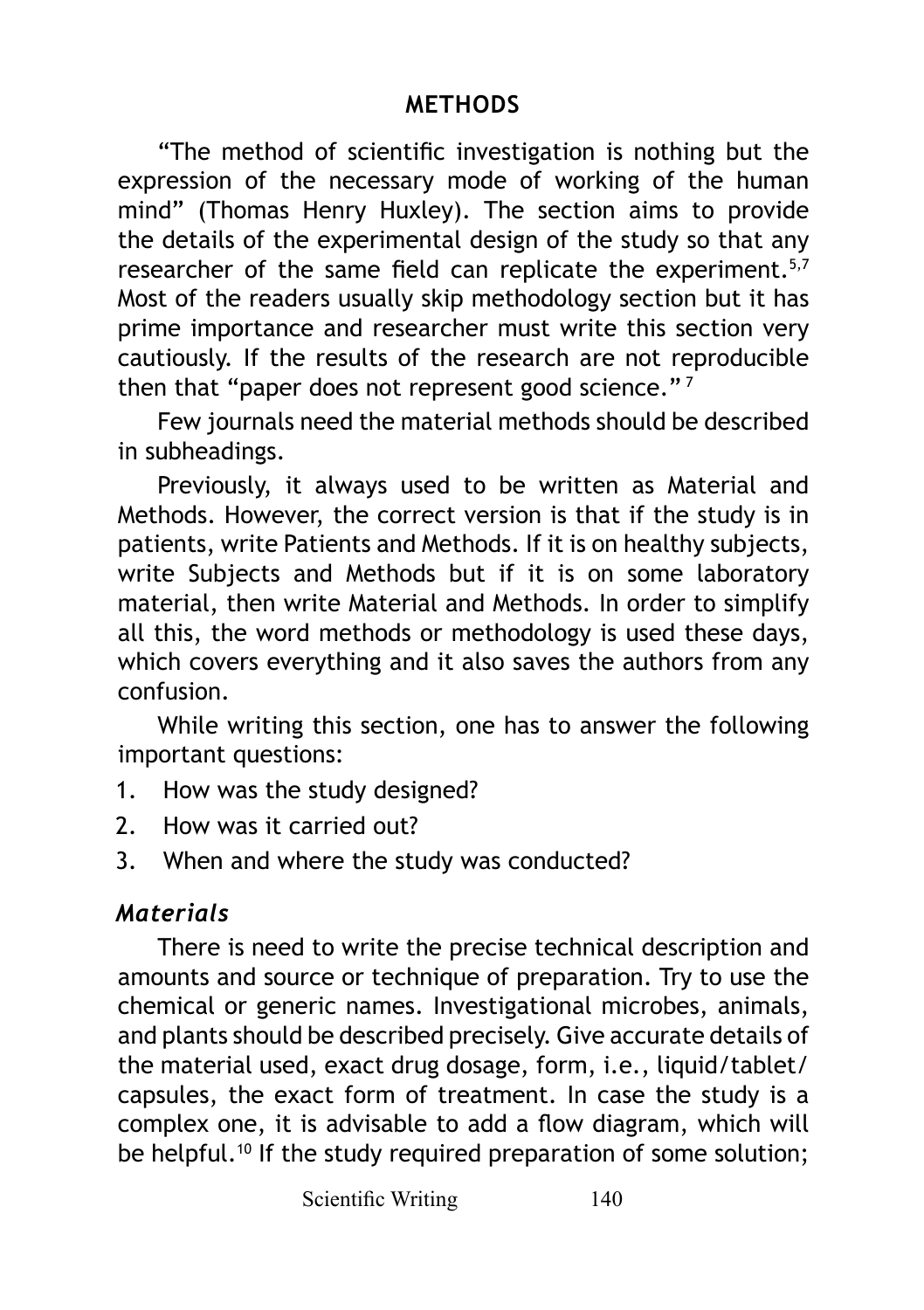give complete details how this solution was prepared. Apparatus used must be described in sufficient detail to allow readers to be confident of the results. Calibration of the instrument used is also important.

## *Methods*

This section should begin by stating the study design (prospective/retrospective, randomized or non-randomized, double-blind…).5 Then need to describe the study population (animals, human subjects, cells…), if the human subjects are included then need to describe the inclusion and exclusion details. Indicate what disease states have been excluded. How the diseases were defined and diagnosed. What medications lead to the exclusion from the study? In the last describe the methods employed to measure all the main parameters documented in the study. $5$ 

It is also important that one knows the various guidelines for ensuring correct reporting such as **"**Consolidated Standards of Reporting Trials (CONSORT) for clinical trials," and others. Methods, which are uncommon or unique should be described fully but if a method is a standard one, just give its name and proper reference.

At the end of methodology section, there is a need to give detailed information of the statistical tests by describing the selection of appropriate test according to the type of the data $10$ and give the name of the statistical software. Avoid writing that the data was analyzed using SPSS 20 without giving any details about the statistical tests.

The ethical aspect of the research is imperative. Always mention the name of the ethics committee that has approved the research proposal (or if not, explain why). Moreover, the process of consent is very important, need to mention when and how the consent was obtained.<sup>10</sup>

It is always better to calculate the sample size before beginning the research. It is considered an important part of the study design. The calculated sample size refers to the number of patients required in a study, and it denotes to the number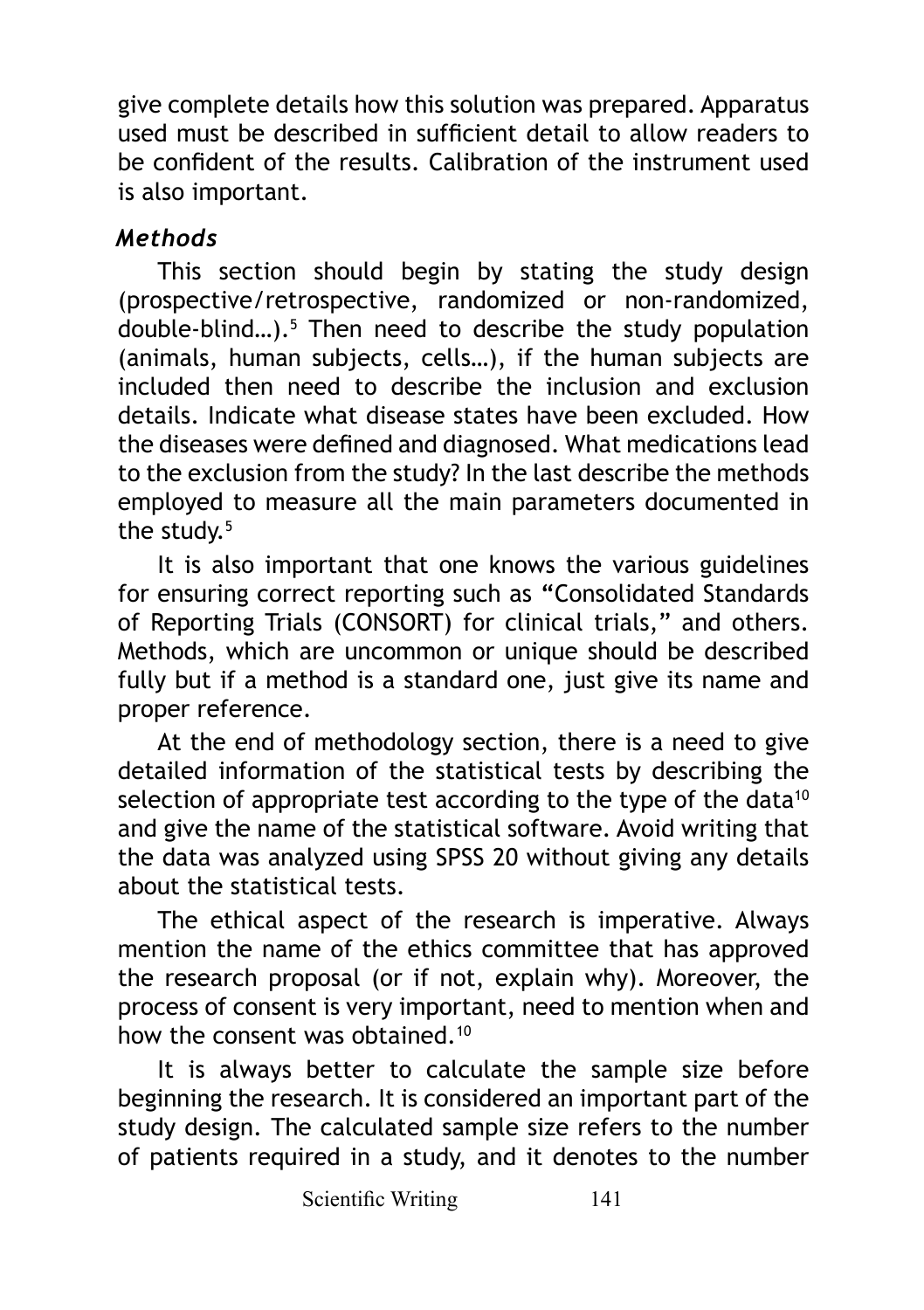of patients who finished the trial, rather than the number who begin it. Therefore, it is desirable to add 10% dropout rate.<sup>4</sup> In case of randomized clinical trials; it is essential to describe randomization. In case of double-blind studies, there is need to specify the blinding technique.4 If you have done any intervention, give its details in this section. Refrain from overplaying the significance of your results. Usually, reviewers focus special attention on the methodology, and several papers are rejected because of the poor methodology. Methods should be written in past tense  $5,7$  and comprise of less than 1,000 words.<sup>3</sup>

## **RESULTS**

#### *"Quality is never an accident. It is always the result of intelligent effort." (John Ruskin)*

The main purpose of the results is to portray what you observed, without discussing that.<sup>5</sup> The results should focus on objectives set out in the introduction without any interpretation.5,14

The description of the results should synchronize with the methodology. Begin by explaining your study subjects: how many patients and controls, how many subjects left the study, the characteristics of the study groups, etc. After that represent the result of the primary variable followed by the secondary variable.3

The results section is the imperative component of the manuscript, but it is the briefest part.<sup>7</sup> We should avoid the verbosity while describing the results. Our study results constituent new knowledge that we intend to add in the existing in the literature. For accuracy and clarification of the result, there should be the comparative control group. Statistics that is used in the result should be meaningful.

Gastel and Day have described that give the data in a table, or in a figure, or in the text. Avoid portraying the same data in more than one way.<sup>7</sup> Avoid repetitions of the results in the text that already shown in the table. The text should emphasize the important observations and describe the main findings first.<sup>4</sup>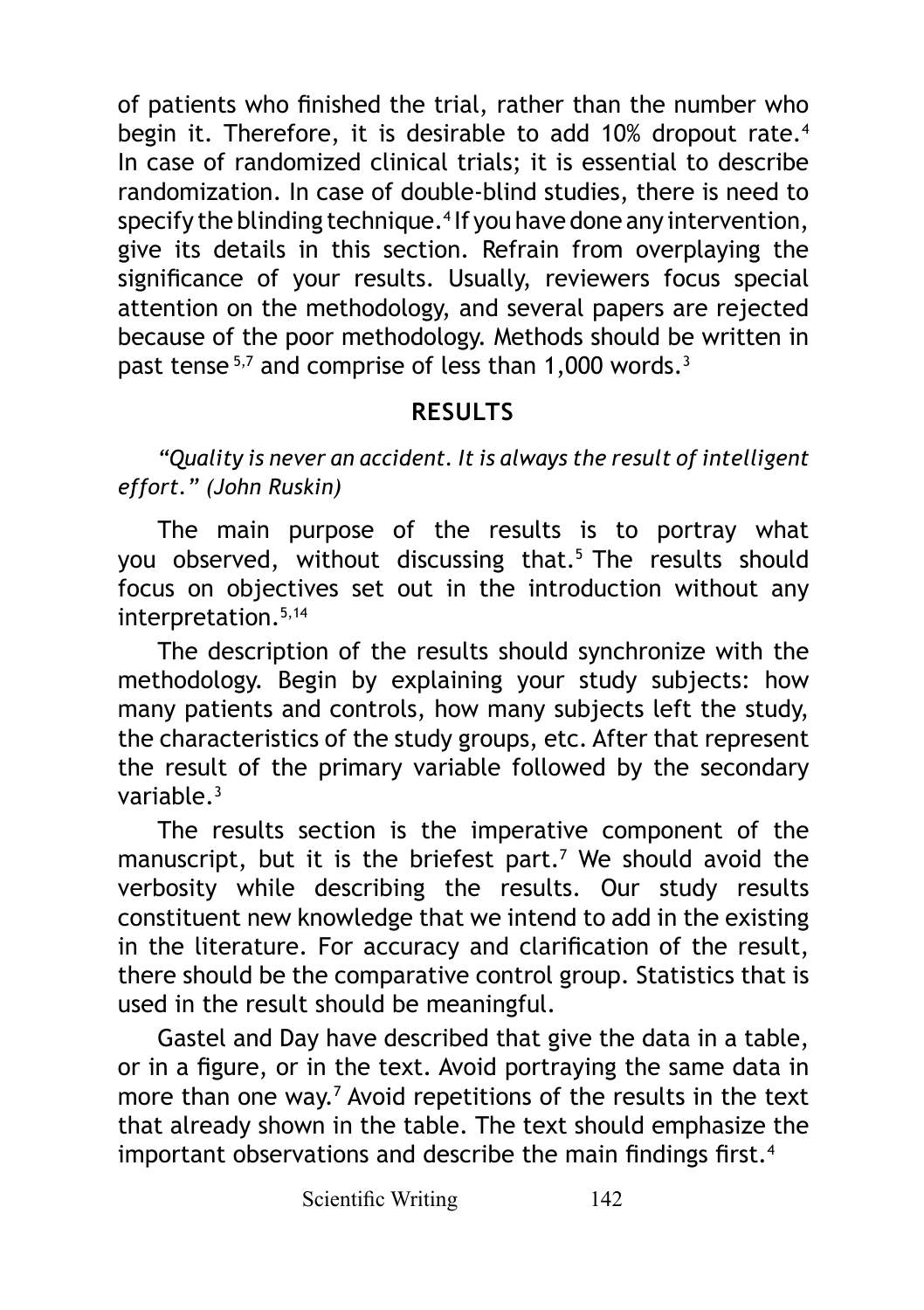**E.g.,** As Table-I presents, the mean ± SD of serum leptin levels was 4.3 ng/mL  $\pm$ 1.1 in the infertile male group and 9.3 ng/mL  $\pm$ 2.3 in the fertile group  $(P < 0.01)$ .

*Better:* Infertile male patients had significantly higher serum leptin levels than did fertile group (*P* < 0.01) (Table-I).

Usually, tables are used for presenting data like baseline characteristics, treatments, and outcomes of the same variables for two or more groups. Figures are used when the data is either too intricate for the report or difficult to interpret. Relationships and trends may be represented by graphical presentation in figures.5

It is advisable to address one topic in one paragraph, start from the most important to the least important. Begin with those results, which directly answer the question posed. Emphasize important results by omitting data from the text. State the results directly and then cite Figure, Tables after mentioning relevant information.

While writing the results, use past tense as it had occurred in the past. **E.g.,** Drug A failed to reduce the blood pressure. Avoid using qualitative words like "markedly" or "significantly." These are vague words, and the readers cannot judge it. Tables and illustrations must have a strong visual impact, must be informative, and easy to comprehend. Tables and figures should be "self-explanatory," and the reader should not be compelled to consult text for understanding the table and figures.<sup>3</sup> The tables and figures should have informative titles and footnotes and these tables and illustrations should appear in a sequence to the text to tell the story. Adding a separate column for p-value is not beneficial because symbols have greater value and impact and make the table body less bulky. While using photographs of the patients, it is essential that one should take permission and informed consent from the patients. It is advisable to cover the facial features whenever possible. If you wish to republish some figures, professional ethics demand that one should take permission from the copyright holder, i.e., the publishers.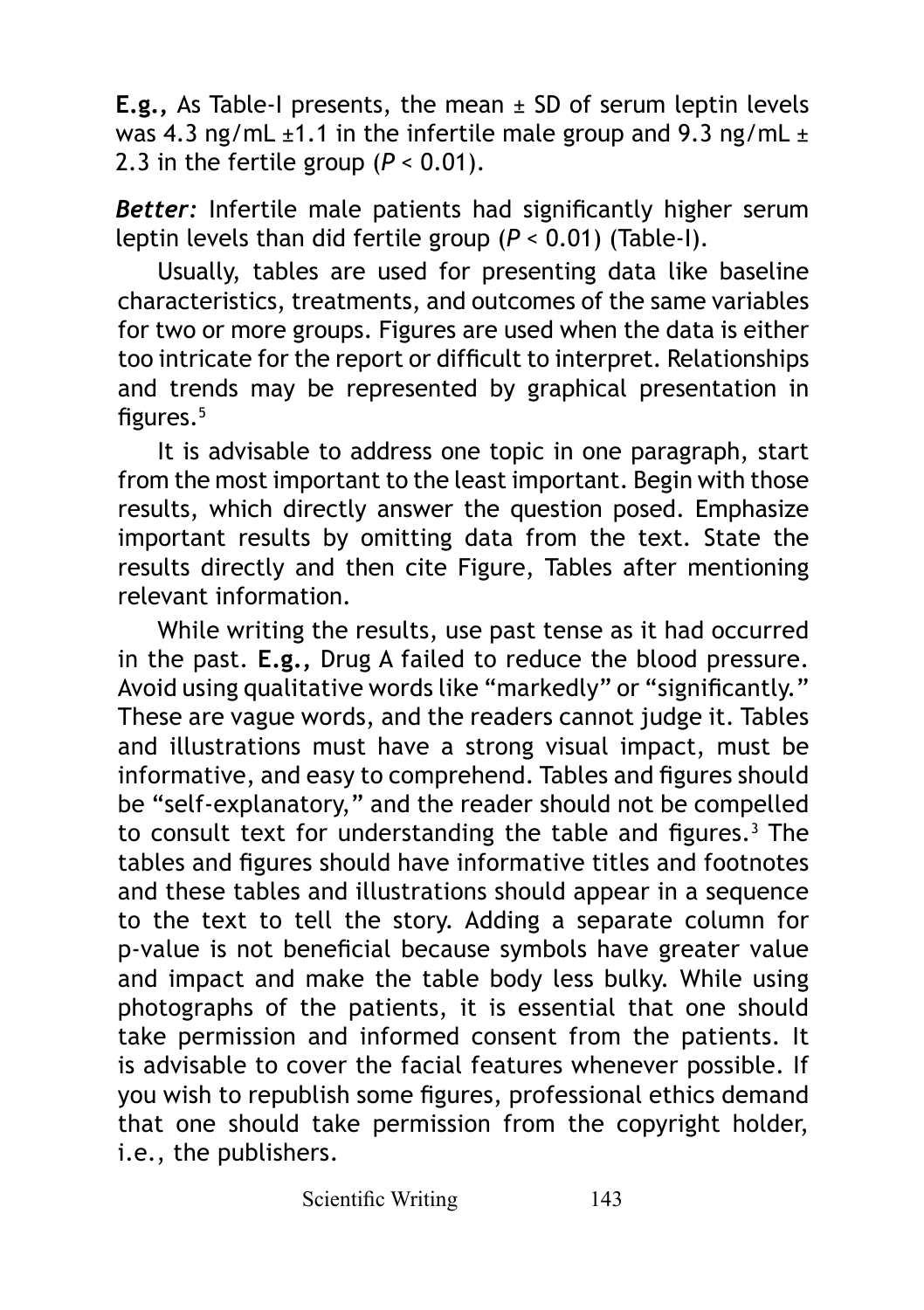|                                 |                                                                   |                                                                                                            | 1. Fundamental elements of a title, abstract, introduction, methods, results and discussion.     |                                                                                            |                                                                          |                                                                                           |
|---------------------------------|-------------------------------------------------------------------|------------------------------------------------------------------------------------------------------------|--------------------------------------------------------------------------------------------------|--------------------------------------------------------------------------------------------|--------------------------------------------------------------------------|-------------------------------------------------------------------------------------------|
|                                 | Title                                                             | Abstract                                                                                                   | Introduction                                                                                     | <b>Methods</b>                                                                             | <b>Results</b>                                                           | Discussion                                                                                |
| pose<br>Pur-                    | Acts as a label<br>design/result<br>Reflect objec-<br>tive /study | Provide sum<br>mary of the<br>whole story                                                                  | Provide nature<br>and scope of<br>the topic                                                      | carried out?<br>how it was<br>done, and<br>what was<br><b>Describe</b>                     | without inter-<br>researcher's<br>observation<br>pretation.<br>Represent | tations of results,<br>Provide interpre-<br>implications and<br>importance of<br>findings |
| layout<br>Struc-<br>ture<br>and | Succinct and<br>focused                                           | unstructured<br>results, con-<br>Structured /<br>(objective,<br>methods,<br>Four seg-<br>ments,<br>clusion | study, knowl-<br>rationale and<br>Three para-<br>Context of<br>edge gap,<br>objective<br>graphs, | conducted?<br>where and<br>study was<br>reproduc-<br>Clear and<br>how the<br>When,<br>ible | on important<br>clear, focus<br>Simple and<br>results                    | conclusion<br>sion, limitations<br>5-7 paragraphs,<br>results discus-<br>and              |
| Length                          | 150-250 char-<br>acters                                           | 150 - 300<br>words                                                                                         | Not more than<br>one page                                                                        | $<1000$ words                                                                              | Brief and<br>focused                                                     | Up to 1000 words                                                                          |
| Avoid                           | statement and<br>question mark<br>confirmatory<br>Waste word,     | References<br>and abbre-<br>viations                                                                       | Excessive refer-<br>ences, (contain<br>1/3 of the total<br>reterences                            | Ambiguity                                                                                  | of same data<br>table/figure<br>given in the<br>Repetition               | negative results<br>and conflicting<br>gnoring the<br>literature                          |
| Tense                           | plete sentence<br>Not a com-                                      | Past tense                                                                                                 | Present tense &<br>past tense                                                                    | Past tense                                                                                 | Past tense                                                               | Past tense                                                                                |

Scientific Writing 144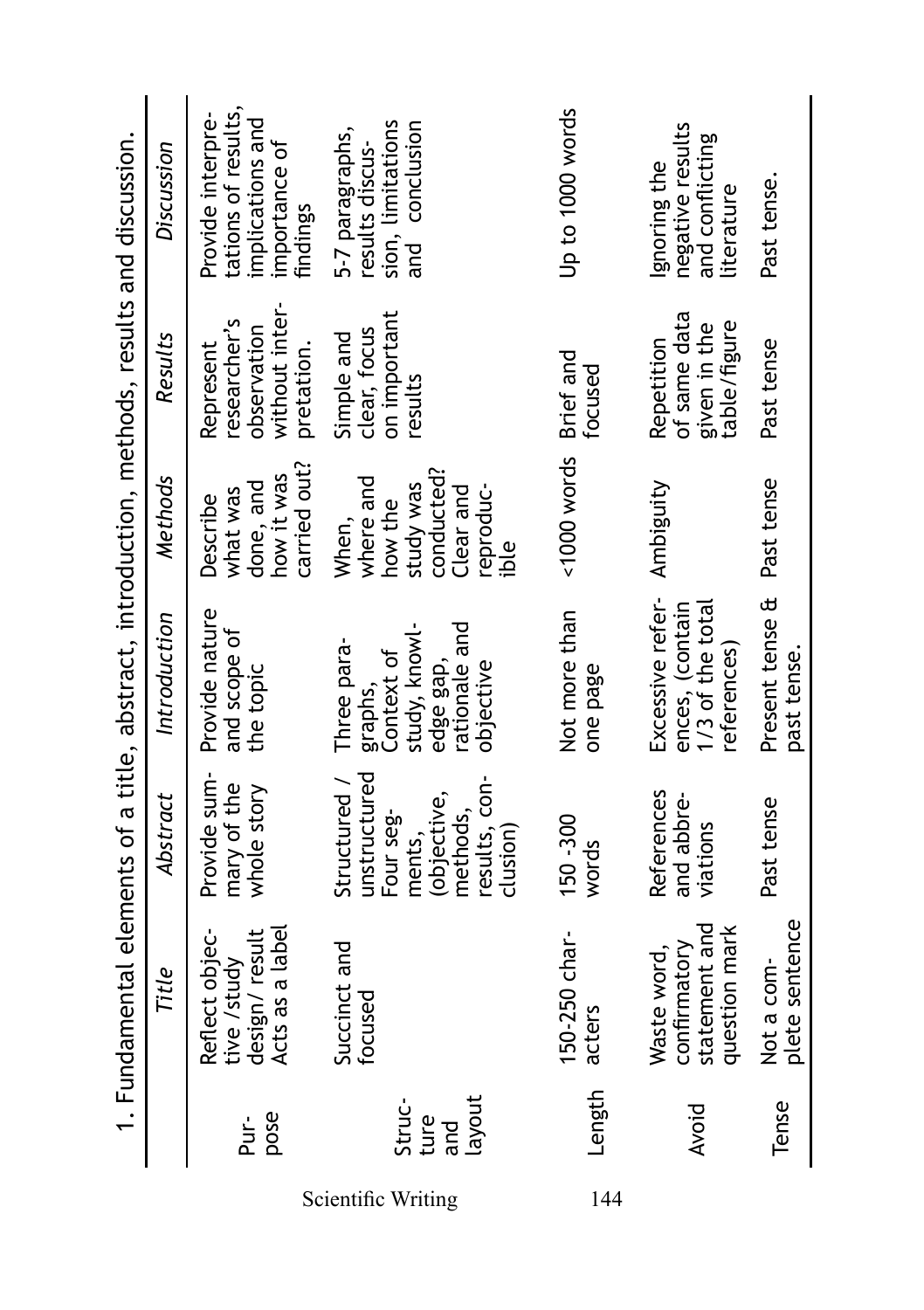*"If you can't explain it simply, you don't understand it well enough." (Albert Einstein)*

The main objective of the discussion segment is to elucidate the significance of the results.<sup>12</sup> The discussion is usually considered the hardest part of the manuscript.1,7 The discussion should be brief, clear, and crispy. If the researcher has several observations to discuss, then begin with the most important, continue with the next significant, and so on.4 The lengthy discussion does not explain the excellence nevertheless it may cause misperception.<sup>16</sup> We should not forget that the DNA discovery was summed up and published as a one-page letter.

The main function of the discussion is to express the connection between noticed facts.

Gastel and Day (2016) have stated few fundamental characteristics of an effective discussion.<sup>7</sup>

- **\*** Discuss the principles, association, and generalizations of the study results.
- **\*** Discuss your results don't summarize your results.
- **\*** Mention any exemption or any absence of the relationship, and state unresolved fact.
- **\*** Discuss how the results and their interpretations are agreed or disagreed with already published literature.
- **\*** Describe the theoretical inferences and possible practical application of your work, if any.
- **\*** Describe conclusions lucidly.

Vitse and Poland (2017) have described that discussion is a critical part and it composed of few paragraphs. In the first paragraph summarize the main results by relating these with the objective of the study. In the second paragraph interpret the results by providing appropriate references in favor and against your results. Also, explain what your study adds to the literature. In paragraph three and four discuss the probable mechanisms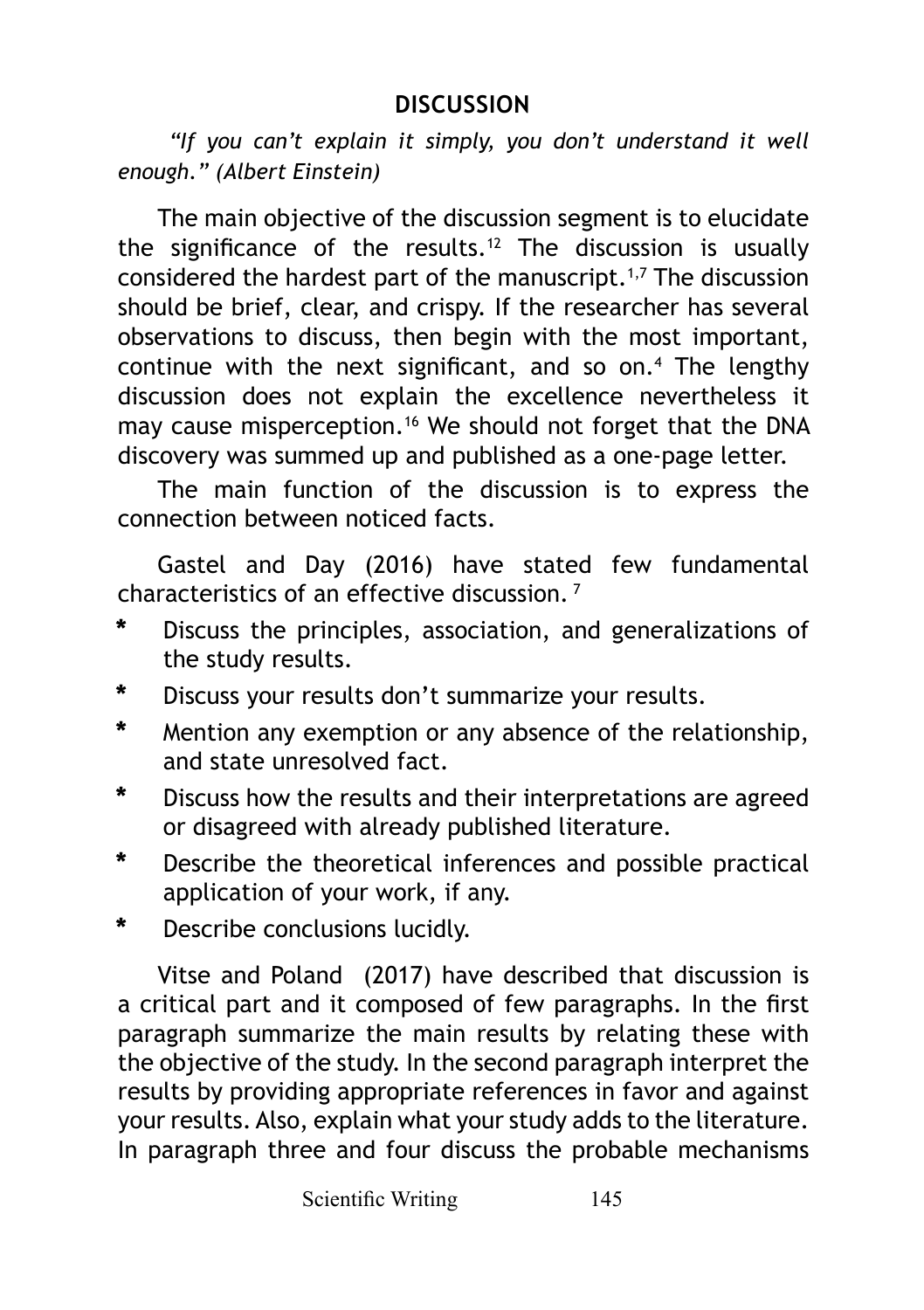that explicate your study results. The strengths and limitations of the study should be mentioned in paragraph five. In next paragraph (sixth paragraph) need to mention likely disputes (if any) caused by your study. In the last paragraph, describe the conclusion of the study by providing the implications of the study and further research perspective.<sup>8</sup>

Few authors deliberately ignore the contradicting findings. It is important to discuss the similarities and differences and need to interpret the conflicting results.<sup> $1,4$ </sup> In case of conflicting results, scientific and clinical clarification must be provided with a convincing reference if possible.<sup>1,17</sup>

Each paragraph should start with a key sentence followed by subsidiary sentences, which should put flesh on bones. Do not repeat what has already been stated in the introduction and results. The discussion should be in the past tense<sup>5,7</sup> and desirably comprise of about one thousand words or less.<sup>5</sup> Most of the references in a manuscript come in the discussion.

*Limitations of the study:* No study is perfect. Therefore, it is essential to mention the limitations of the study.<sup>3</sup> There are several "confounding and uncontrolled variables" in the research. Almost all researches have some limitations either in the method the research was carried out or the ways of interpretation. 13,15 It can be described at the end of discussion just before conclusion in a paragraph.

*Conclusion:* It can be described in the last paragraph of discussion with or without a sub-heading. It should reflect the main message that has been considered in the manuscript. It should be concise and focused without mentioning something that has not been described previously in the text. Avoid giving any reference to the conclusion.<sup>17</sup>

*Acknowledgements:* Always acknowledge those who have helped you in conducting this study. It could be individuals, institutions or organizations. ICMJE Guidelines are very useful for this.

*Source of Funding:* Declare source of funding if any.

Scientific Writing 146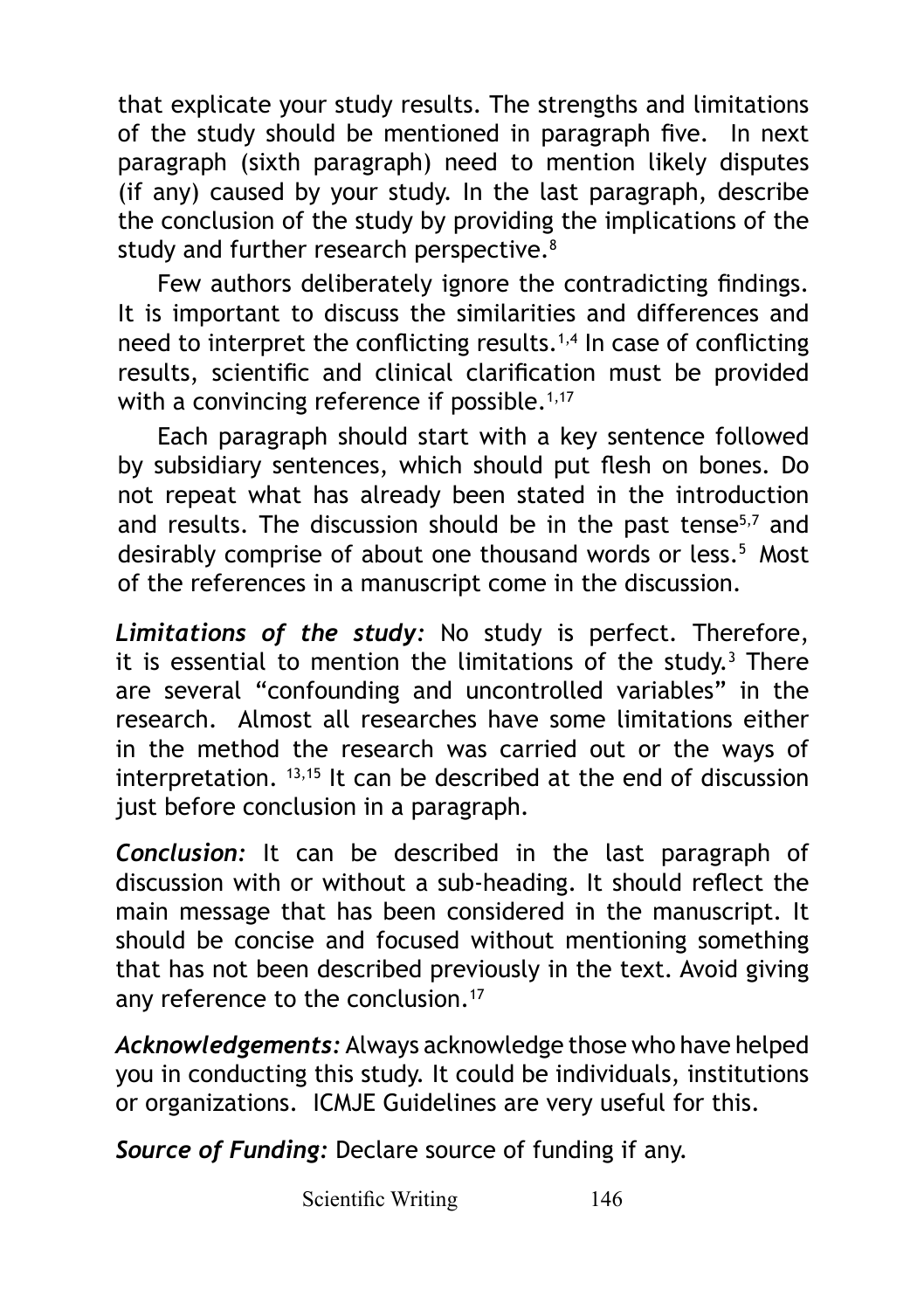*An ideal manuscript:* An ideal manuscript should be original, prospective, ethical, accurate, relevant and interesting. However, it does not minimize the importance of retrospective studies, which are extremely useful for clinical audit.

Gastel and Day (2016) say that "the simplest statements evoke the most wisdom; verbose language and fancy technical words are used to convey shallow thoughts."<sup>7</sup>

## **REFERENCES**

The reference section serves the purpose that how the study results relate to previously published literature.<sup>3</sup> For reference writing, it is recommended to use EndNote or Reference Manager or similar reference managing software. These are easy to use and manage references in a short time. There are several referencing styles such as Vancouver, Harvard, APA, AMA, etc. However, the majority of the medical journals use Vancouver referencing style. Therefore, below few examples of Vancouver styles are given.<sup>18</sup>

*Reference from Journal articles:* While writing references one has to list the name of the authors first, followed by the title of the manuscript, the name of the Journal in abbreviation form, Year, Volume No. and then page numbers. As per latest guidelines of International Committee of Medical Journal Editors (ICMJE), one has to list up to six authors and then write et al.

*Example:* Baig M, Gazzaz ZJ, Gari MA, Al-Attallah HG, Al-Jedaani KS, Mesawa ATA, et al. Prevalence of obesity and hypertension among University students' and their knowledge and attitude towards risk factors of Cardiovascular Disease (CVD) in Jeddah, Saudi Arabia. Pak J Med Sci 2015;31(4):816-820. doi: http:// dx.doi.org/10.12669/pjms.314.7953

At the end of this reference, you will notice the addition of DOI number which is required by some journals but not by all.

Below are the instructions for writing book and book chapters' reference with their punctuation marks.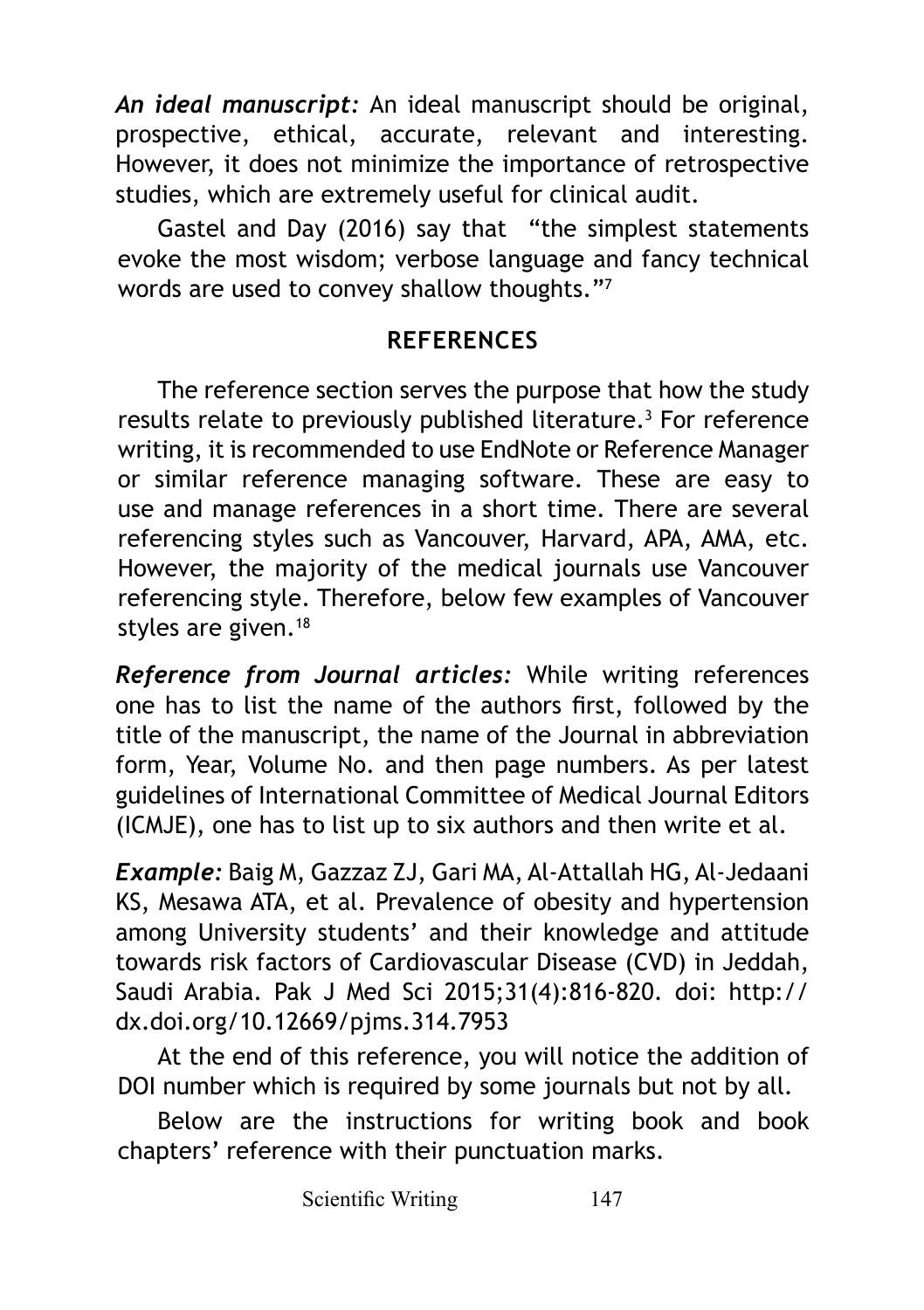# *Book Reference:*

Author/Editor (if it is an editorial ways put (editor/s.) after the name). Title (this should be in italics). Series title and number (if part of a series). Edition (if not the first edition). Place of publication (if there is more than one place listed, use the first named): Publisher; Year of publication.

Watkins PJ. *ABC of Diabetes*. 5th ed. London: Blackwell Publishing; 2003.

## *Book chapter in an edited book*

Author of the chapter (surname initials). Title of chapter. Followed by In: Editor's surname initials (always put (editor) after the name). Title of book (this should be in italics). Series title and number (if part of a series). Edition (if not the first edition). Place of publication (if there is more than one place listed, use the first named): Publisher; Year of publication. Page numbers (use'p.' before single and multiple page numbers)

 Blaxter M. Social class and health inequalities. In: Carter C, Peel J. (editors.) Equalities and inequalities in health. London: Academic Press;1976. p. 369–380.

*Reference of multicenter study or trial:* The reference should be given as Name of the Group or study, the exact title of the study, full results or partial results, Name of the Journal, Volume and Number, pages and the year.

*Example:* TIMI Study Group: Comparison of invasive and conservative strategies after treatment with intravenous tissue plasminogen activator in acute myocardial infarction. Results of the TIMI Phase-II trail. N Engl J Med. 1989;320:618-627.

## *Reference from Newspaper articles:*

Malik Mahmood A. Autonomous hospitals, "Pulse" International, Karachi, Pakistan, 2000. January 15-31, Page 1-2.

*Reference from Website:* Write the title, complete address of the website and when it was accessed should be written at the end. Eg.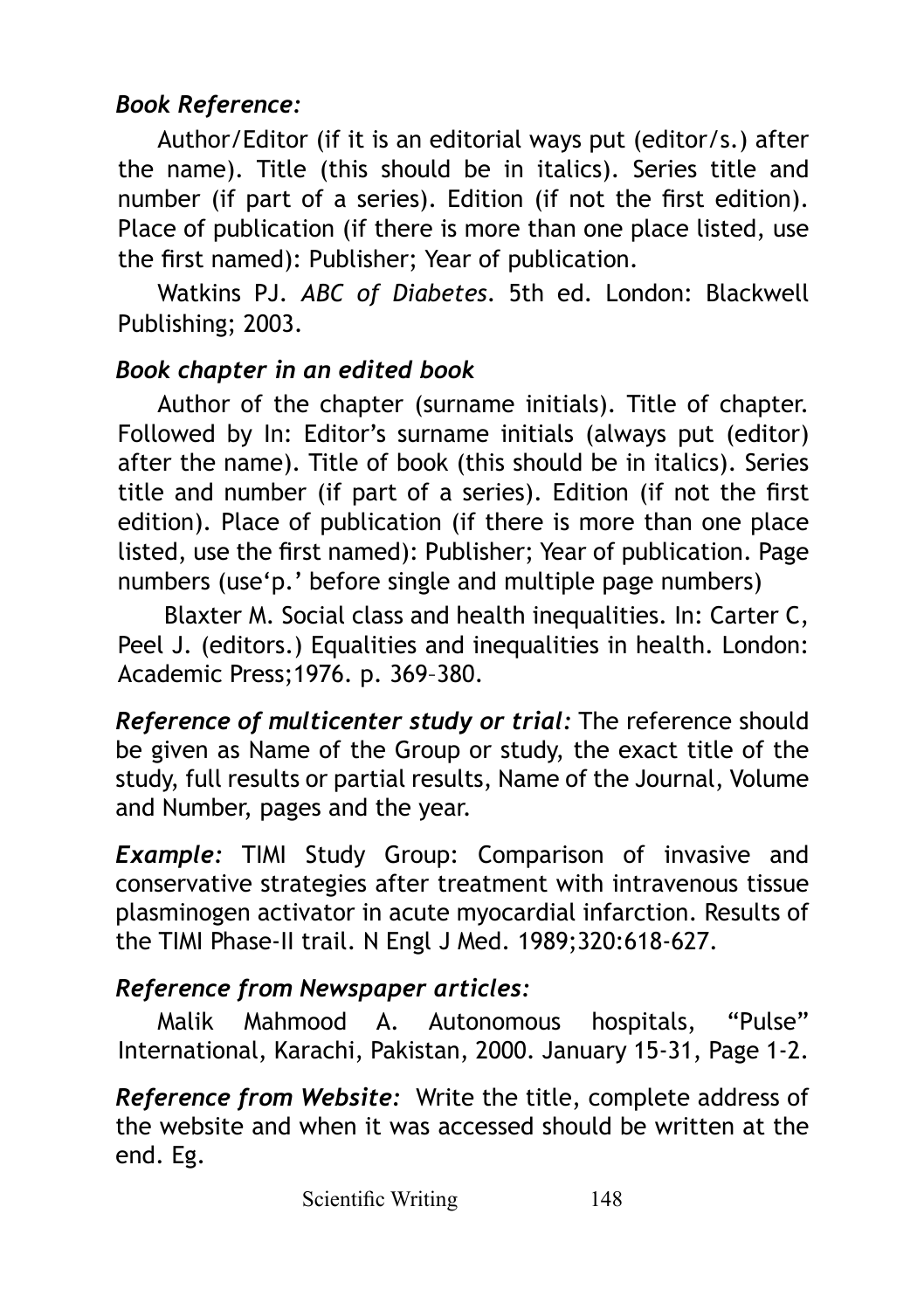Defining the Role of Authors and Contributors. http://www.icmje. org/recommendations/browse/roles-and-responsibilities/ defining-the-role-of-authors-and-contributors.html [Accessed 25th December 2017]

## **REFERENCES**

- 1. Huber VC, Vogt HB. So You Want to be an Author: A Primer on Writing for Publication in the Medical Literature Part I: Manuscript Preparation. S D Med 2016;69:172-175.
- 2. Johnson TM. Tips on how to write a paper. J Am Acad Dermatol 2008;59:1064-1069.
- 3. Wenzel V, Dünser MV, Lindner KH. A step by step guide to writing a scientific manuscript. 2016. Available from: [www.aaeditor.org/](http://www.aaeditor.org/Step) [Step](http://www.aaeditor.org/Step)ByStepGuide.pdf. [Accessed 26th December 2017].
- 4. Gustavii B. How to write and illustrate a scientific paper.  $3^{rd}$  ed. New York: Cambridge University Press; 2017.
- 5. Ecarnot F, Seronde MF, Chopard R, Schiele F, Meneveau N. Writing a scientific article: A step-by-step guide for beginners. Eur Geriatr Med 2015;6:573-579.
- 6. Ogrinc G, Davies L, Goodman D, Batalden P, Davidoff F, Stevens D. Standards for Quality Improvement Reporting Excellence 2.0: Revised publication guidelines from a detailed consensus process. J Surg Res 2016;200:676-682.
- 7. Gastel B, Day RA. How to write and publish a scientific paper.  $8<sup>th</sup>$ ed. California: Greenwood; 2016.
- 8. Vitse CL, Poland GA. Writing a scientific paper—A brief guide for new investigators. Vaccine. 2017;35:722-728.
- 9. Manske PR. Structure and format of peer-reviewed scientific manuscripts. J Hand Surg Am 2006;31:1051-1055.
- 10. Chiswick M. Writing a research paper. Curr Paediatr 2004;14:513-8.
- 11. Liang TW, Feliciano DV, Koniaris LG. A surgery trainee's guide to writing a manuscript. Am J Surg 2017;214:558-563.
- 12. Liumbruno GM, Velati C, Pasqualetti P, Franchini M. How to write a scientific manuscript for publication. Blood Transfus 2013;11:217-226.
- 13. Saper CB. Academic publishing, part III: How to write a research paper (so that it will be accepted) in a high-quality journal. Ann Neurol 2015;77:8-12.